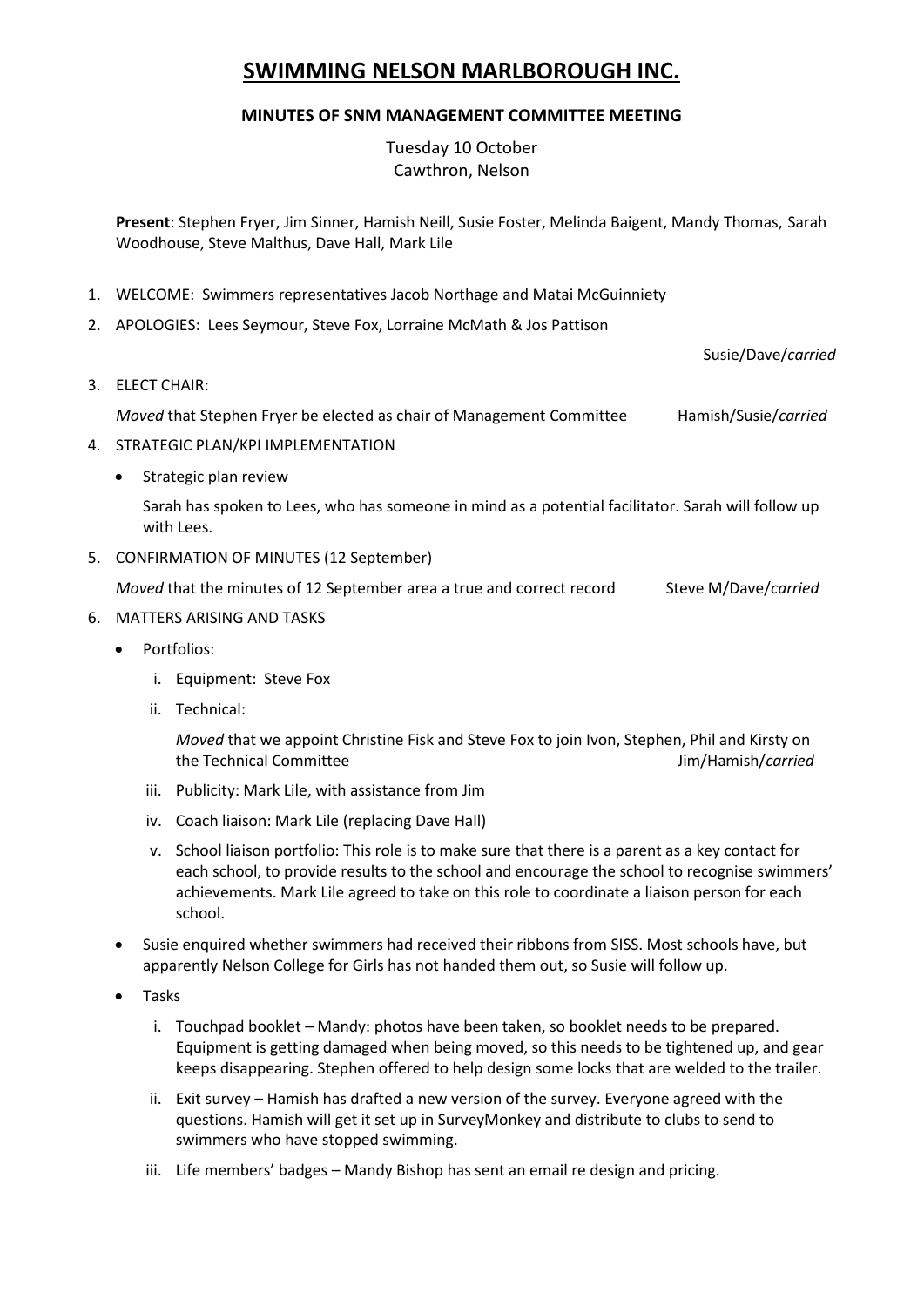*Moved* that we approve the Maroon badge with gold writing and gold bars for Service and Honours, and for Life Members, a gold badge with maroon writing, with an additional gold bar Hamish/Stephen/*carried*

- iv. Medals Mandy and Melinda will discuss with Mandy Bishop and come back to next meeting with order and grant proposal
- v. Warm up procedure Coaches and Tech Committee were of the view that we should not make any changes to the Warmup procedure
- 7. SWIMMER REPRESENTATIVES
	- Contact info (they are willing to have their numbers made available to other swimmers) Jacob 027 366 1338

Matai 022 393 2389

#### 8. SECRETARY REPORT

Reported club responses on whether to call an SGM to consider moving zones for Juniors

This was followed by a discussion about the SGM and the need to get new information out for all clubs to consider by 20 October.

#### 9. CLUB UPDATES

None

#### 10. TREASURER REPORT

No written report.

*Moved* to approve the following payments:

| Pool hire for SI Champs              | \$6442.89 |  |
|--------------------------------------|-----------|--|
| State Insurance for assets insurance | \$714.02  |  |
| Melinda for stationery               | \$20.39   |  |

11. REGISTRAR REPORT/MEETS MANAGEMENT

| Moved to approve the flier for SNM Country & Town meet | Jim/Sarah/carried |
|--------------------------------------------------------|-------------------|
| <i>Moved</i> to approve the flier for LC Champs meet   | Jim/Mark /carried |

*Moved* that, where SNM is asked to allocate spectator tickets for national meets and the requests for a session exceed the amount available to SNM, that tickets be allocated based on the following criteria (in this order):

Susie/Jim/*carried* 

- i. Seek a balanced allocation between families, i.e. families that request more tickets in a session than other families should be scaled back where necessary.
- ii. Where there is still excess demand, allocate tickets to clubs roughly in proportion with their number of swimmers Jim/Hamish/*carried*

Sarah Woodhouse agreed to manage ticket allocations on behalf of the Management Committee.

*Moved* to approve the addition of a swim meet (one session) hosted by Blenheim Swim Club on 17 February 2018 Jim/Sarah/*carried*

Mandy asked about Tasman possibly changing the date of its meet scheduled for 9 December, as this now is on the same weekend as Wellington's Junior LC champs and an Auckland Age meet. The committee asked that Tasman consult with Motueka SC about the possibility of swapping dates with the Motueka carnival on 16 December, and report back to the next meeting.

*Moved* to confirm the times listed below as new SNM records as of the date on which they were swum: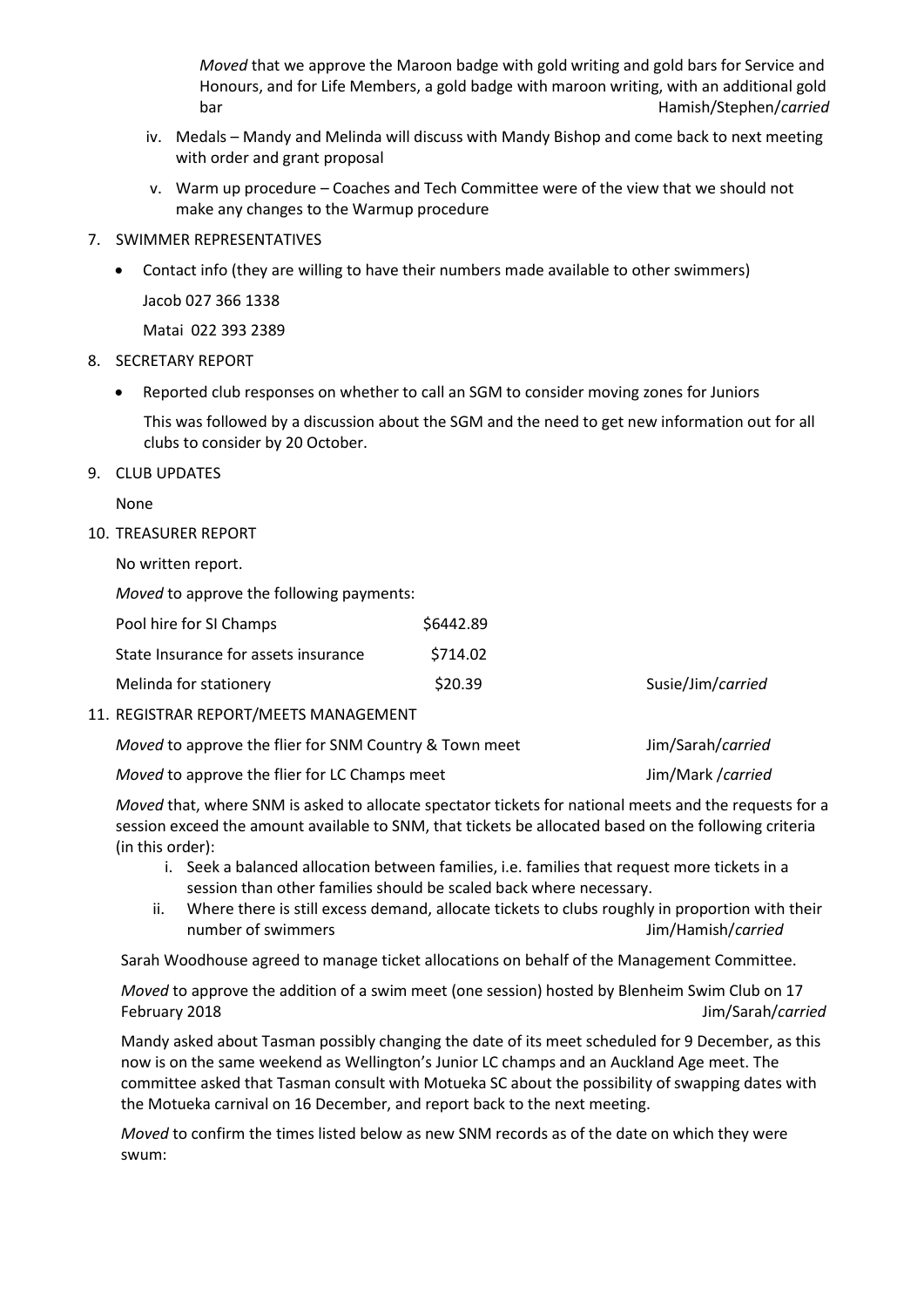# **Wgtn SC Champs 2-5 Sept 2017**

| 400 IM                                      | <b>SC</b> | 14   | F | 5:08.02 | <b>Bree Anderson</b> | <b>TASNM</b> |  |  |
|---------------------------------------------|-----------|------|---|---------|----------------------|--------------|--|--|
| 50 Free                                     | <b>SC</b> | 11   | М | 30.71   | William Seymour      | <b>TASNM</b> |  |  |
| 50 Back                                     | <b>SC</b> | 11   | м | 35.72   | William Seymour      | <b>TASNM</b> |  |  |
| 50 Breast                                   | <b>SC</b> | 18   | M | 29.76   | Sam McKenzie         | <b>TASNM</b> |  |  |
| <b>50 Fly</b>                               | <b>SC</b> | 18   | М | 25.16   | Sam McKenzie         | <b>TASNM</b> |  |  |
| <b>50 Fly</b>                               | <b>SC</b> | Open | м | 25.16   | Sam McKenzie         | <b>TASNM</b> |  |  |
| <b>Blenheim September Meet 16 Sept 2017</b> |           |      |   |         |                      |              |  |  |
| 200 Fly                                     | SC        | 11   | м | 3:06.44 | Ryan Marsh           | <b>BLENM</b> |  |  |

Jim/Hamish/*carried*

### 12. PUBLICITY/COMMUNICATION REPORT

Jim was unable to produce a report on NZ Short Course due to computer problems. Susie (NS) and Mandy (TSC) will summarise their clubs' respective achievements at NZSC and provide to Mark Lile and Jim Sinner to produce a report for local media. For Blenheim – Sophie Woodhouse attended her first short course nationals.

13. FUNDING REPORT

*Moved* to apply to Pub Charity for a grant of \$17567 + gst to purchase a 10-lane Piccolo scoreboard from HTS Group **Melinda/Jim/carried** 

*Moved* to apply to Mainland Foundation for a grant of \$4583.96 (gst exclusive) for lane hire for the NM Country and Town Champs and the NM Long Course Champs Melinda/Mandy/*carried* 

14. SNZ LIAISON REPORT

Liaison meeting was cancelled

No word on SNZ Zonal meet but decision was promised by end of Sept. Hamish will follow up again next week.

15. TECHNICAL

Technical Committee report – several national and regional officials qualifications were confirmed at SI Champs.

Technical committee convenor – Stephen will talk to Kirsty again and report back. Steve Fox and Christine Fisk are also possibilities for this role.

#### 16. COACHING REPORT

No report

## 17. GENERAL BUSINESS

- Sam McKenzie visit not available tonight. Mandy will try again for next meeting.
- Funding/profit share policy (Hamish & Susie) carried forward.
- Officials' shirts retain any blue shirts in good condition (discard stained shirts); ask Technical Cmte convenor to check with clubs and officials for inventory of white shirts, who has them and how many are still available.
- Medals, ribbons and badges

*Resolved* to apply to Air Rescue Services for \$4721.51 (exc GST) to purchase medals for NM Town and Country, NM Long Course Champs, NM Primary School Champs and NM Short Course Champs

Melinda/Mandy/*carried*

 SISS to be held in Blenheim in July 2018. Mandy suggested that we consider hosting this meet in Nelson the next time we get it in the rotation.